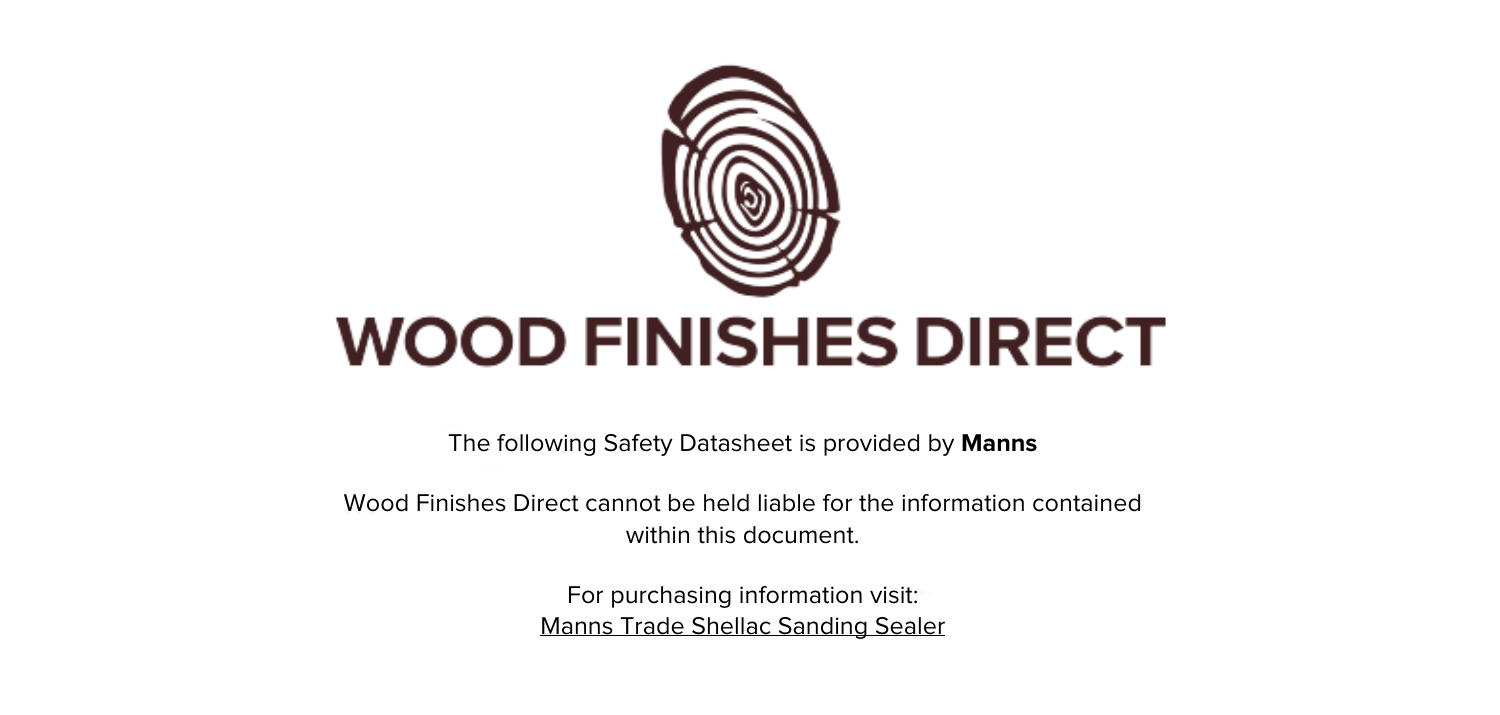

Manns Trade Shellac Sanding Sealer

## 1. IDENTIFICATION OF THE SUBSTANCE / PREPARATION AND THE COMPANY

| 1.1. Product Identifier                                                                            |                                                                                                                                                                                                                                                         |  |  |
|----------------------------------------------------------------------------------------------------|---------------------------------------------------------------------------------------------------------------------------------------------------------------------------------------------------------------------------------------------------------|--|--|
| Name                                                                                               | Manns Trade Shellac Sanding Sealer                                                                                                                                                                                                                      |  |  |
|                                                                                                    | 1.2. Relevant identified uses of the substance or mixture and uses advised against                                                                                                                                                                      |  |  |
| <b>Product Use</b>                                                                                 | Industrial wood coating.                                                                                                                                                                                                                                |  |  |
| Name                                                                                               | Manns Trade Shellac Sanding Sealer                                                                                                                                                                                                                      |  |  |
| 1.3. Details of the supplier of the safety data sheet                                              |                                                                                                                                                                                                                                                         |  |  |
| Company<br>Address<br>Web<br>Telephone<br>Fax<br>Email<br>Email address of the<br>competent person | Wood Finishes Direct LTD<br>Unit B, 5 Acre Trade Estate, Park Farm Road, Folkestone, KENT, CT19 5DS<br>www.wood-finishes-direct.com<br>+44 (0) 1303 213838<br>+44 (0)844 815 4992<br>wood@finishes.direct<br>wood@finishes.direct                       |  |  |
| 1.4. Emergency telephone number                                                                    |                                                                                                                                                                                                                                                         |  |  |
| Emergency telephone number<br>Company                                                              | 111 (England and Wales) or 08454 24 24 24 (Scotland)<br>National Poisons Information Service (NHS Direct)                                                                                                                                               |  |  |
| 2. HAZARDS IDENTIFICATION                                                                          |                                                                                                                                                                                                                                                         |  |  |
| 2.1. Classification of the substance or mixture                                                    |                                                                                                                                                                                                                                                         |  |  |
| Classification - (1999/45)                                                                         | Xi;R41. F;R11. R67.                                                                                                                                                                                                                                     |  |  |
| Classification - EC<br>1272/2008                                                                   | Flam. Liq. 2 - H225<br>Eye Dam. 1 - H318 STOT SE 2 - H371 STOT SE 3 - H336                                                                                                                                                                              |  |  |
| Human health                                                                                       | Vapours and spray/mists in high concentrations are narcotic. Symptoms following<br>overexposure may include the following: Headache. Fatigue. Dizziness. Nausea,<br>vomiting. Irritating to eyes. Repeated exposure may cause skin dryness or cracking. |  |  |
| Environmental                                                                                      | The product is not expected to be hazardous to the environment.                                                                                                                                                                                         |  |  |
| Physicochemical                                                                                    | The product is highly flammable. Vapours may form explosive mixtures with air.                                                                                                                                                                          |  |  |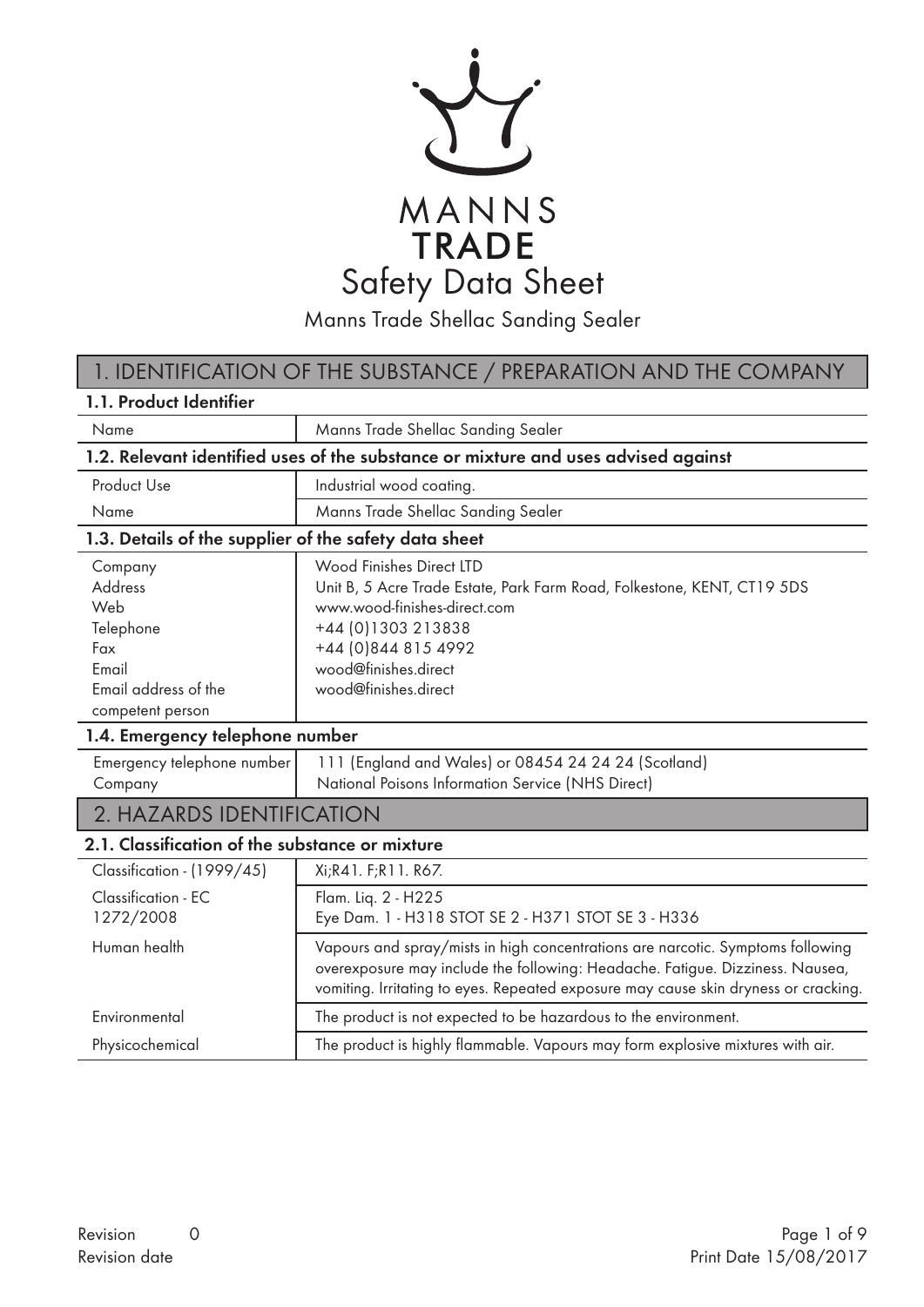| Hazard picograms                          |                                                                                                                                                                                                                                                                                                                                                                                                                                                                                                                                                                                                                                                                                                                                                                                                                                                                                                                                                                                                                                                                                                                                                                                                                                                                                                                                                                                                                                                                                                                                                                                     |
|-------------------------------------------|-------------------------------------------------------------------------------------------------------------------------------------------------------------------------------------------------------------------------------------------------------------------------------------------------------------------------------------------------------------------------------------------------------------------------------------------------------------------------------------------------------------------------------------------------------------------------------------------------------------------------------------------------------------------------------------------------------------------------------------------------------------------------------------------------------------------------------------------------------------------------------------------------------------------------------------------------------------------------------------------------------------------------------------------------------------------------------------------------------------------------------------------------------------------------------------------------------------------------------------------------------------------------------------------------------------------------------------------------------------------------------------------------------------------------------------------------------------------------------------------------------------------------------------------------------------------------------------|
| Signal Word                               | Danger                                                                                                                                                                                                                                                                                                                                                                                                                                                                                                                                                                                                                                                                                                                                                                                                                                                                                                                                                                                                                                                                                                                                                                                                                                                                                                                                                                                                                                                                                                                                                                              |
| <b>Hazard Statement</b>                   | H225 Highly flammable liquid and vapour.<br>H318 Causes serious eye damage.<br>H336 May cause drowsiness or dizziness.<br>H371 May cause damage to organs.                                                                                                                                                                                                                                                                                                                                                                                                                                                                                                                                                                                                                                                                                                                                                                                                                                                                                                                                                                                                                                                                                                                                                                                                                                                                                                                                                                                                                          |
| <b>Precautionary Statements</b>           | P210 Keep away from heat, hot surfaces, sparks, open flames and other ignition<br>sources. No smoking.<br>P240 Ground/ bond container and receiving equipment.<br>P241 Use explosion-proof electrical equipment.<br>P242 Use only non-sparking tools.<br>P243 Take precautionary measures against static discharge.<br>P260 Do not breathe vapour/spray.<br>P261 Avoid breathing vapour/spray.<br>P264 Wash contaminated skin thoroughly after handling.<br>P270 Do not eat, drink or smoke when using this product.<br>P271 Use only outdoors or in a well-ventilated area.<br>P280 Wear protective gloves/ protective clothing/ eye protection/ face<br>protection.<br>P303+P361+P353 IF ON SKIN (or hair): Take off immediately all contaminated<br>clothing. Rinse skin with water/shower.<br>P304+P340 IF INHALED: Remove person to fresh air and keep comfortable for<br>breathing.<br>P305+P351+P338 IF IN EYES: Rinse cautiously with water for several minutes.<br>Remove contact lenses, if present and easy to do. Continue rinsing.<br>P308+P311 IF exposed or concerned: Call a POISON CENTER or doctor.<br>P310 Immediately call a POISON CENTER/ doctor.<br>P312 Call a POISON CENTER/ doctor if you feel unwell.<br>P370+P378 In case of fire: Use foam, carbon dioxide, dry powder or water fog to<br>extinguish.<br>P403+P233 Store in a well-ventilated place. Keep container tightly closed.<br>P403+P235 Store in a well-ventilated place. Keep cool.<br>P405 Store locked up.<br>P501 Dispose of contents/ container in accordance with national regulations. |
| Contains                                  | PROPAN-1-OL, METHANOL                                                                                                                                                                                                                                                                                                                                                                                                                                                                                                                                                                                                                                                                                                                                                                                                                                                                                                                                                                                                                                                                                                                                                                                                                                                                                                                                                                                                                                                                                                                                                               |
| Supplementary precautionary<br>statements | P233 Keep container tightly closed.<br>P240 Ground/ bond container and receiving equipment.<br>P241 Use explosion-proof electrical/ventilating /lighting//equipment.<br>P242 Use only non-sparking tools.<br>P243 Take precautionary measures against static discharge.<br>P261 Avoid breathing dust/fume/gas/mist/vapours/spray.<br>P303+P361+P353 IF ON SKIN (or hair): Take off immediately all contaminated<br>clothing. Rinse skin with water/ shower.<br>P304+P340 IF INHALED: Remove person to fresh air and keep comfortable for<br>breathing.                                                                                                                                                                                                                                                                                                                                                                                                                                                                                                                                                                                                                                                                                                                                                                                                                                                                                                                                                                                                                              |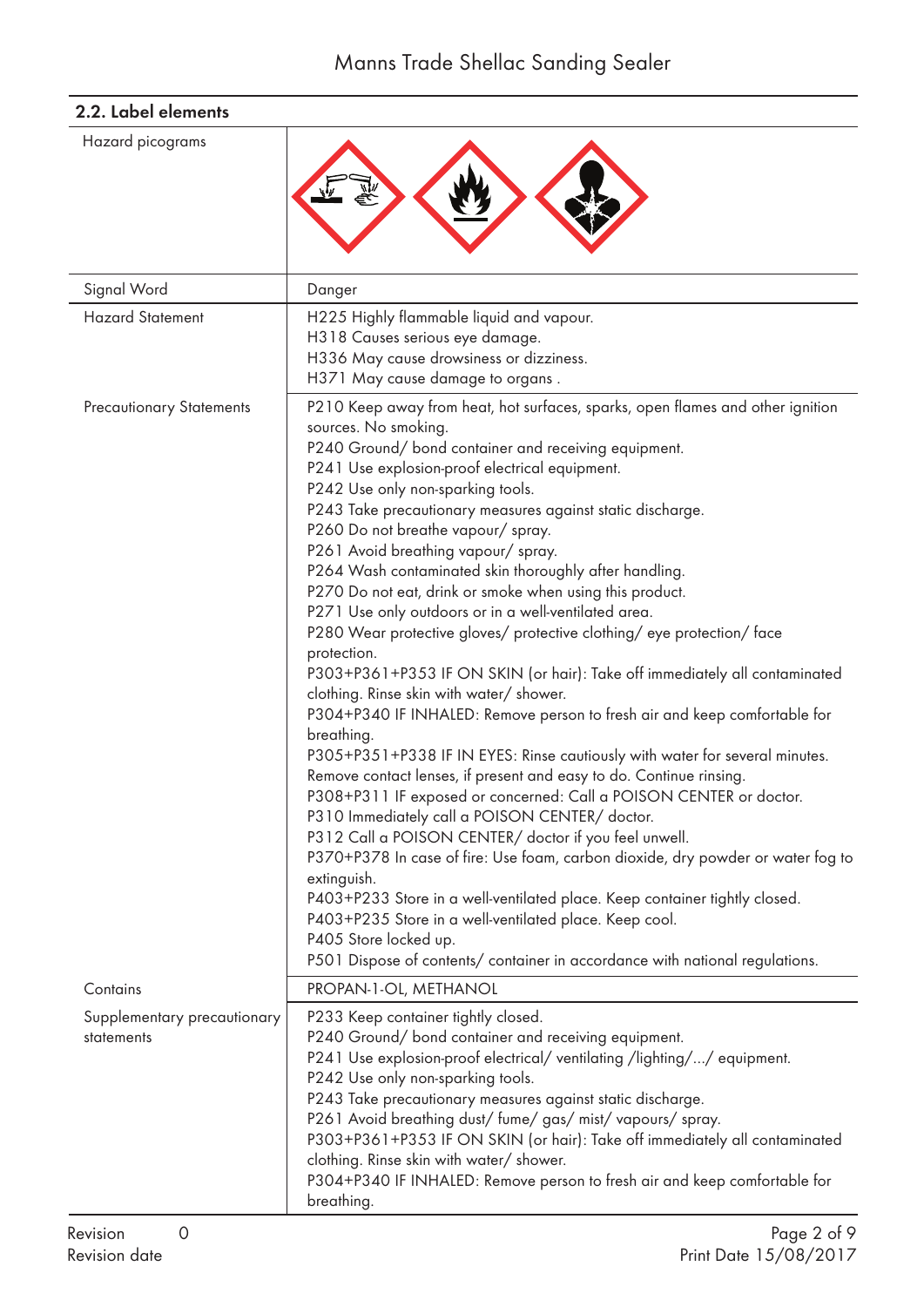- PP310 Immediately call a POISON CENTER/ doctor.
- P312 Call a POISON CENTER/ doctor if you feel unwell.
- P370+P378 In case of fire: Use … for extinction.
- P403+P233 Store in a well-ventilated place. Keep container tightly closed.
- P403+P235 Store in a well-ventilated place. Keep cool.
- P405 Store locked up.

P501 Dispose of contents/ container to …

### 2.3. Other Hazards

## 3. COMPOSITION/INFORMATION ON INGREDIENTS

### 3.1. Substance

## 3.2. Mixtures

#### **ETHANHOL**

| Concentration                                        | $35 - 55\%$                          |
|------------------------------------------------------|--------------------------------------|
| CAS number                                           | 64-17-5                              |
| EC number                                            | 200-578-6                            |
| Classification (EC 1272/2008)<br>Flam. Lig. 2 - H225 | Classification (67/548/EEC)<br>F:R11 |

#### PROPAN-1-OL

| Concentration                                                                  | $30 - 40 \%$                                                  |
|--------------------------------------------------------------------------------|---------------------------------------------------------------|
| CAS number                                                                     | 71-23-8                                                       |
| EC number                                                                      | 200-746-9                                                     |
| Classification<br>Flam. Liq. 2 - H225<br>Eye Dam. 1 - H318<br>STOT SE 3 - H336 | Classification (67/548/EEC or 1999/45/EC)<br>F;R11 Xi;R41 R67 |

### METHANOL

| Concentration                                                                                                                                 | $0.5 - 2.5 \%$                                                              |
|-----------------------------------------------------------------------------------------------------------------------------------------------|-----------------------------------------------------------------------------|
| CAS number                                                                                                                                    | $67-56-1$                                                                   |
| EC number                                                                                                                                     | 200-659-6                                                                   |
| Classification (EC 1272/2008)<br>Flam. Lig. 2 - H225<br>Acute Tox. 3 - H301<br>Acute Tox. 3 - H311<br>Acute Tox. 3 - H331<br>STOT SE 1 - H370 | Classification (67/548/EEC or 1999/45/EC)<br>F;R11 T;R23/24/25,R39/23/24/25 |

The Full Text for all R-Phrases and Hazard Statements are Displayed in Section 16 The data shown are in accordance with the latest EC Directives.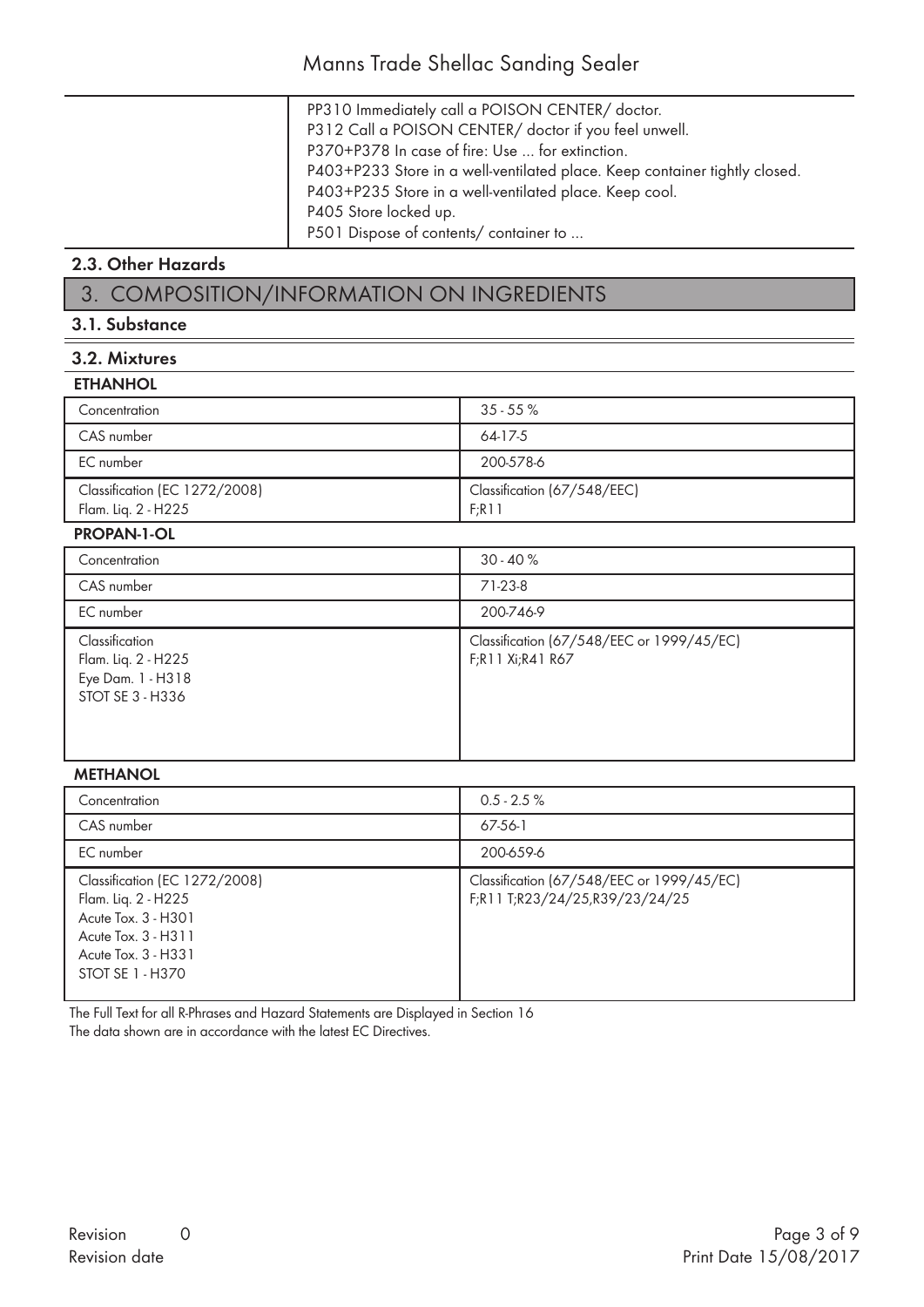| 4. FIRST AID MEASURES                  |                                                                                                                                                                                                                                                                                                                                                                                 |  |
|----------------------------------------|---------------------------------------------------------------------------------------------------------------------------------------------------------------------------------------------------------------------------------------------------------------------------------------------------------------------------------------------------------------------------------|--|
| 4.1. Description of first aid measures |                                                                                                                                                                                                                                                                                                                                                                                 |  |
| General information                    | Move affected person to fresh air and keep warm and at rest in a position<br>comfortable for breathing. Never give anything by mouth to an unconscious person.<br>Get medical attention if any discomfort continues.                                                                                                                                                            |  |
| Inhalation                             | Place unconscious person on their side in the recovery position and ensure<br>breathing can take place. When breathing is difficult, properly trained personnel<br>may assist affected person by administering oxygen. Get medical attention if any<br>discomfort continues.                                                                                                    |  |
| Ingestion                              | Rinse mouth thoroughly with water. Give plenty of water to drink. Give milk instead<br>of water if readily available. Keep affected person under observation. Do not<br>induce vomiting. If vomiting occurs, the head should be kept low so that vomit does<br>not enter the lungs. Get medical attention immediately. Show this Safety Data Sheet<br>to the medical personnel. |  |
| Skin contact                           | Immediately remove contaminated clothing. Rinse immediately with plenty of water.<br>Remove contaminated clothing.                                                                                                                                                                                                                                                              |  |
| Eye contact                            | Remove any contact lenses and open eyelids wide apart. Continue to rinse for at<br>least 15 minutes. Get medical attention promptly if symptoms occur after washing.                                                                                                                                                                                                            |  |

## 4.2. Most important symptoms and effects, both acute and delayed

### 4.3. Indication of any immediate medical attention and special treatment needed

## 5. FIREFIGHTING MEASURES

### 5.1. Extinguishing media

| Suitable extinguishing<br>media                  | Extinguish with the following media: Alcohol-resistant foam. Carbon dioxide (CO2).<br>Dry chemicals, sand, dolomite etc. Do not use water, if avoidable.                           |  |  |  |
|--------------------------------------------------|------------------------------------------------------------------------------------------------------------------------------------------------------------------------------------|--|--|--|
|                                                  | 5.2. Special hazards arising from the substance or mixture                                                                                                                         |  |  |  |
| Specific hazards                                 | The product is flammable. Heating may generate flammable vapours. Thermal<br>decomposition or combustion products may include the following substances:<br>Toxic gases or vapours. |  |  |  |
| 5.3. Advice for firefighters                     |                                                                                                                                                                                    |  |  |  |
| Protective actions during<br>firefighting        | Control run-off water by containing and keeping it out of sewers and watercourses.                                                                                                 |  |  |  |
| Special protective equipment<br>for firefighters | Wear positive-pressure self-contained breathing apparatus (SCBA) and<br>appropriate protective clothing.                                                                           |  |  |  |
| 6. ACCIDENTAL RELEASE MEASURES                   |                                                                                                                                                                                    |  |  |  |
|                                                  | 6.1. Personal precautions, protective equipment and emergency procedures                                                                                                           |  |  |  |
| Personal precautions                             | Wear protective clothing as described in Section 8 of this safety data sheet.                                                                                                      |  |  |  |
| 6.2. Environmental precautions                   |                                                                                                                                                                                    |  |  |  |
|                                                  | the contract of the contract of the<br>$\sim$ $\sim$                                                                                                                               |  |  |  |

| Environmental precautions | Do not discharge into drains or watercourses or onto the ground. Spillages or<br>uncontrolled discharges into watercourses must be reported immediately to the<br>Environmental Agency or other appropriate regulatory body. Collect and place in<br>suitable waste disposal containers and seal securely. Label the containers containing<br>waste and contaminated materials and remove from the area as soon as possible. |
|---------------------------|------------------------------------------------------------------------------------------------------------------------------------------------------------------------------------------------------------------------------------------------------------------------------------------------------------------------------------------------------------------------------------------------------------------------------|
|                           |                                                                                                                                                                                                                                                                                                                                                                                                                              |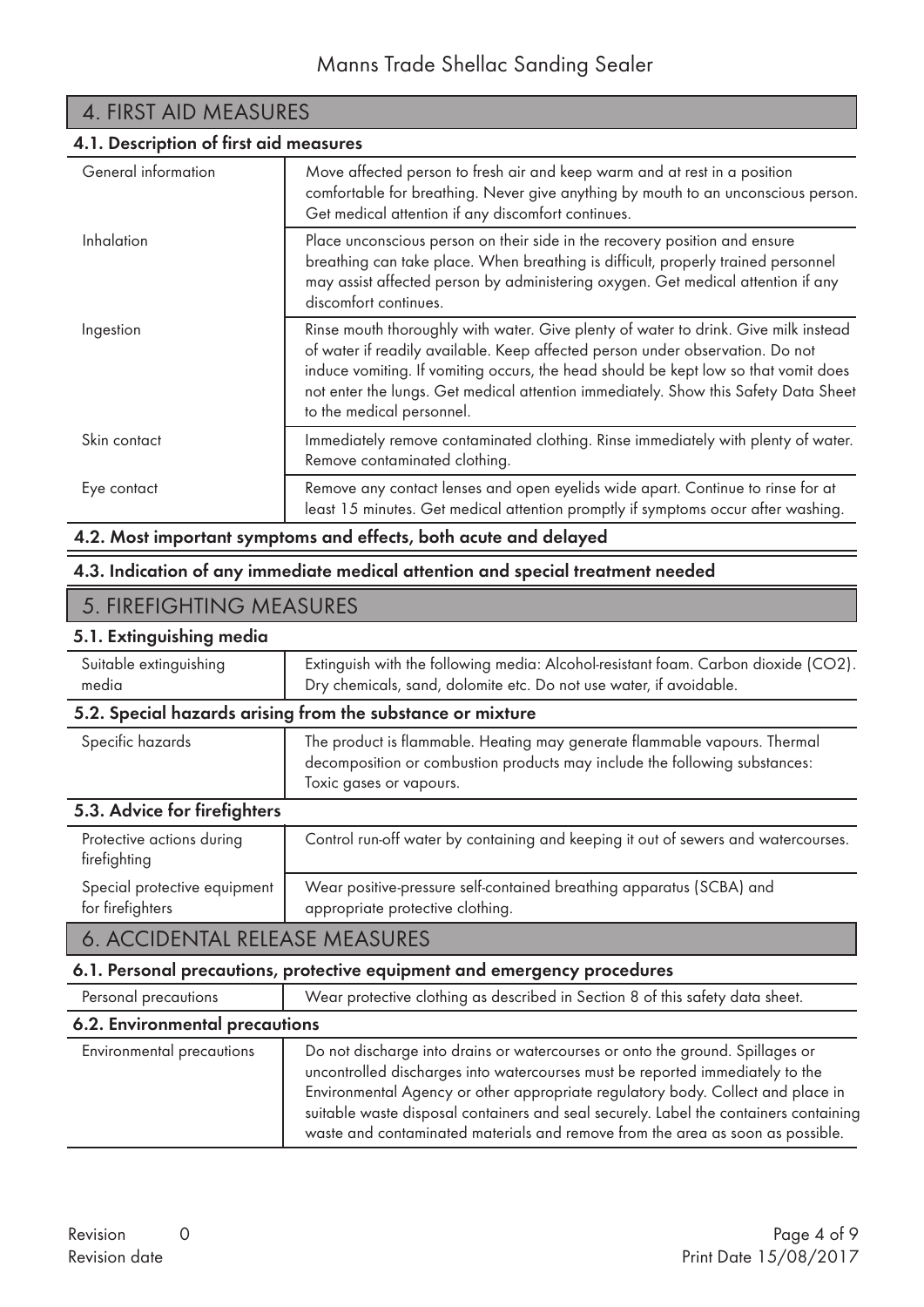### 6.3. Methods and material for containment and cleaning up

Methods for cleaning up | Keep combustible materials away from spillage. Absorb in vermiculite, dry sand or earth and place into containers. Flush contaminated area with plenty of water. Wash thoroughly after dealing with a spillage.

#### 6.4. Reference to other sections

### 7. HANDLING AND STORAGE

### 7.1. Precautions for safe handling

| Usage precautions | Avoid spilling. Avoid contact with skin and eyes. Do not wear contact lenses. Keep<br>away from heat, sparks and open flame. Static electricity and formation of sparks<br>must be prevented. Use explosion proof electric equipment. Eye wash facilities and |
|-------------------|---------------------------------------------------------------------------------------------------------------------------------------------------------------------------------------------------------------------------------------------------------------|
|                   | emergency shower must be available when handling this product. During<br>application and drying, solvent vapours will be emitted.                                                                                                                             |
|                   | 7.2. Conditions for safe storage, including any incompatibilities                                                                                                                                                                                             |
|                   |                                                                                                                                                                                                                                                               |

| Storage precautions | Store in tightly-closed, original container in a dry, cool and well-ventilated place.<br>Keep only in the original container. |
|---------------------|-------------------------------------------------------------------------------------------------------------------------------|
| Storage class       | Flammable liquid storage.                                                                                                     |

### 7.3. Specific end use(s)

## 8. EXPOSURE CONTROLS/PERSONAL PROTECTION

### 8.1. Control parameters

| <b>Name</b>     | <b>STD</b> |             | TWA - 8 hrs            |             | STEL - 15 min                  | <b>Notes</b> |
|-----------------|------------|-------------|------------------------|-------------|--------------------------------|--------------|
| <b>ETHANOL</b>  | WEL        | 1000 ppm    | 1920 mg/m <sup>3</sup> |             |                                |              |
| PROPAN-1-OL     | WEL        | 200 ppm(Sk) | 500 mg/m3<br>(Sk)      | 250 ppm(Sk) | $625 \,\mathrm{mg/m3}$<br>(Sk) |              |
| <b>METHANOL</b> | WEL        | 200 ppm     | $266$ mg/m $3$         | $250$ ppm   | 333 mg/m3                      | <b>Sk</b>    |

WEL = Workplace Exposure Limit.

 $Sk = Can be absorbed through skin.$ 

### 8.2. Exposure controls

| Ingredient comments           | OES = Occupational Exposure Standard. MEL = Maximum Exposure Limit. |  |  |  |
|-------------------------------|---------------------------------------------------------------------|--|--|--|
| <b>ETHANOL (CAS: 64-17-5)</b> |                                                                     |  |  |  |
| <b>DNEL</b>                   | Professional - Dermal; Short term systemic effects: 22 mg/l         |  |  |  |
| <b>DMEL</b>                   | Consumer - Oral; Long term local effects: 111 mg/cm <sup>2</sup>    |  |  |  |
| <b>PNEC</b>                   | Industry - Sediment; Short term 11111 mg/kg/day                     |  |  |  |

#### 8.2. Exposure controls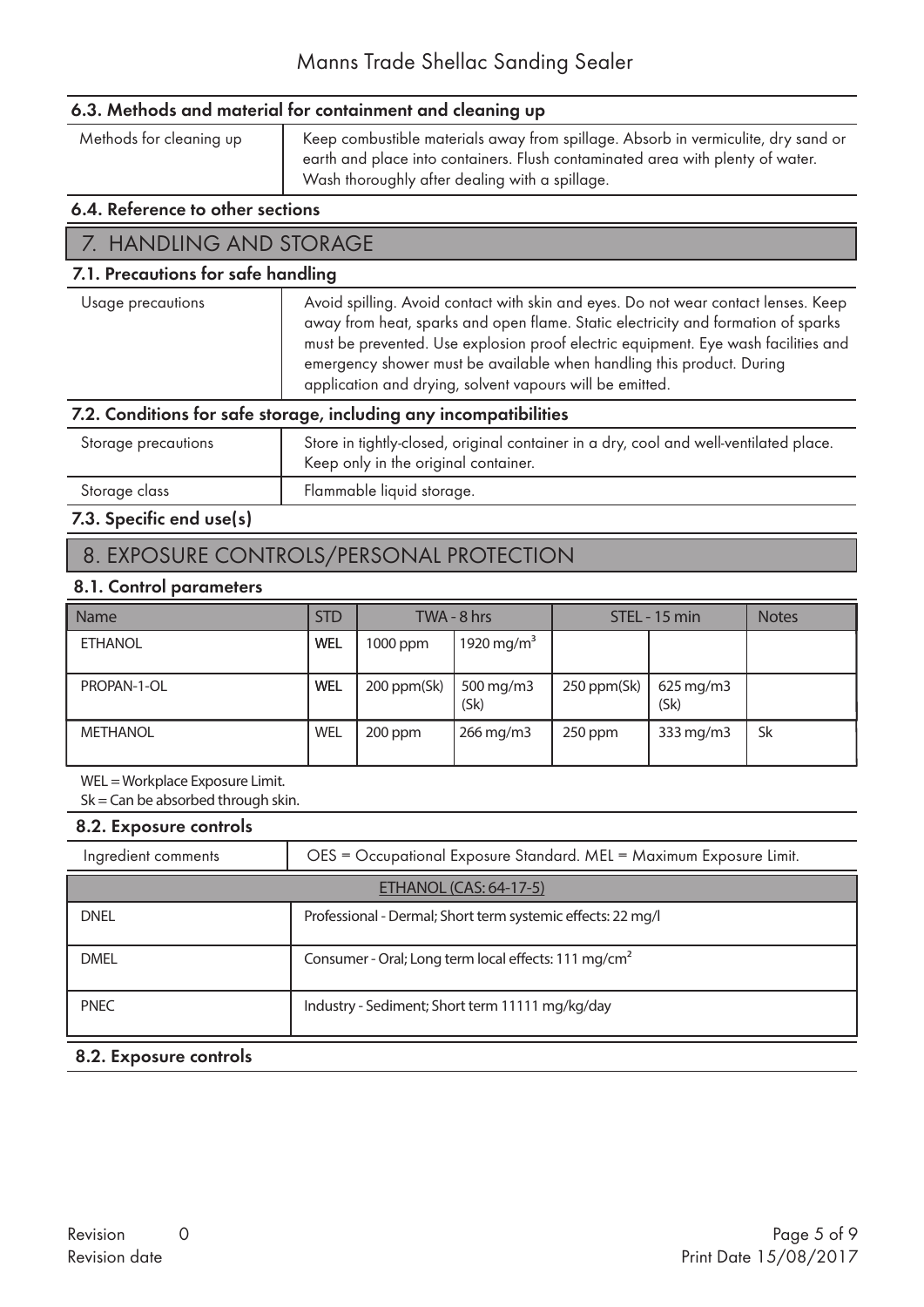## Manns Trade Shellac Sanding Sealer

| Appropriate engineering<br>controls | Provide adequate general and local exhaust ventilation. Observe any occupational<br>exposure limits for the product or ingredients.                                                                                                                   |
|-------------------------------------|-------------------------------------------------------------------------------------------------------------------------------------------------------------------------------------------------------------------------------------------------------|
| Eye/face protection                 | Contact lenses should not be worn when working with this chemical. The following<br>protection should be worn: Chemical splash goggles.                                                                                                               |
| Hand protection                     | Chemical-resistant, impervious gloves complying with an approved standard should<br>be worn if a risk assessment indicates skin contact is possible.                                                                                                  |
| Other skin and body<br>protection   | Use engineering controls to reduce air contamination to permissible exposure level.<br>Wear appropriate clothing to prevent any possibility of liquid contact and repeated<br>or prolonged vapour contact. Provide eyewash station and safety shower. |
| Hygiene measures                    | Provide eyewash station. Wash promptly if skin becomes contaminated. Promptly<br>remove non-impervious clothing that becomes contaminated. When using do not<br>eat, drink or smoke.                                                                  |

# 9. PHYSICAL AND CHEMICAL PROPERTIES

### 9.1. Information on basic physical and chemical properties

| Appearance                  | Liquid              |
|-----------------------------|---------------------|
| Colour                      | Light Brown         |
| Odour                       | No data available   |
| Odour threshold             | No data available   |
| pH                          | No data available   |
| Melting point               | No data available   |
| Initial boiling point       | No data available   |
| Flash point                 | 14°C OC (Open cup). |
| Evaporation rate            | No data available   |
| Flammability (solid, gas)   | No data available   |
| Vapour pressure             | No data available   |
| Vapour density              | No data available   |
| Relative density            | No data available   |
| Partition coefficient       | No data available   |
| Autoignition temperature    | No data available   |
| Viscosity                   | No data available   |
| <b>Explosive properties</b> | No data available   |
| Oxidising properties        | No data available   |
| Solubility                  | No data available   |
| 9.2. Other information      |                     |
| Conductivity                | No data available   |
| Surface tension             | No data available   |
| Gas group                   | No data available   |
| <b>Benzene Content</b>      | No data available   |
| Lead content                | No data available   |

## 10. STABILITY AND REACTIVITY

VOC (Volatile  $\begin{array}{|c|c|c|c|c|} \hline \end{array}$  600 g/litre

### 10.1. Reactivity

organic compounds)

### 10.2. Chemical stability

No particular stability concerns.

### 10.3. Possibility of hazardous reactions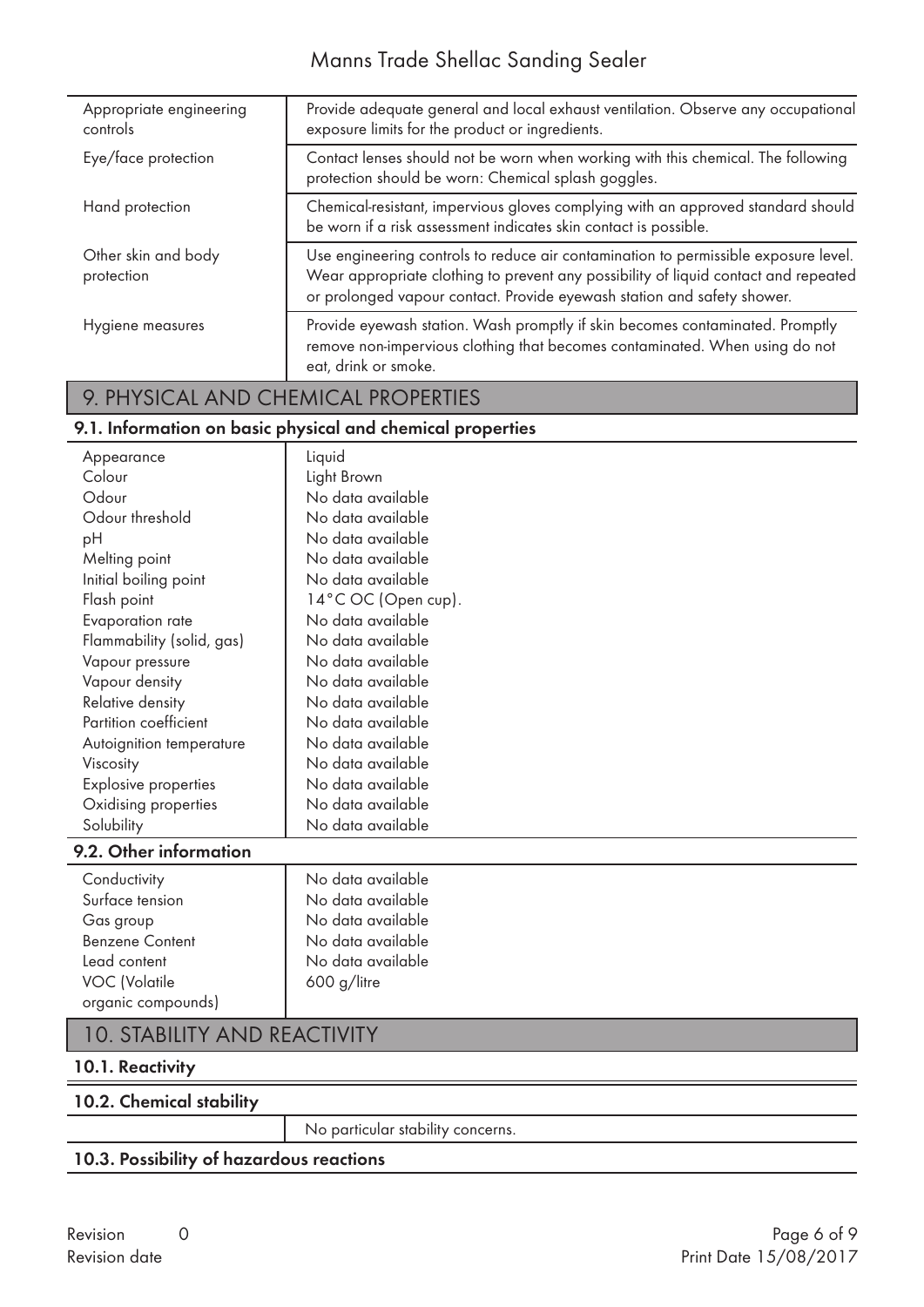### 10.4. Conditions to avoid

Avoid heat. Avoid contact with oxidisers or reducing agents.

### 10.5. Incompatible materials

### 10.6. Hazardous decomposition products

| Hazardous decomposition | Oxides of carbon. Thermal decomposition or combustion may liberate carbon |
|-------------------------|---------------------------------------------------------------------------|
| products                | oxides and other toxic gases or vapours.                                  |

### 11. TOXICOLOGICAL INFORMATION

### 11.1. Information on toxicological effects

| Acute toxicity - oral       | ATE oral (mg/kg)                                                                                                                                                                                              | 6,610.26                                                                           |
|-----------------------------|---------------------------------------------------------------------------------------------------------------------------------------------------------------------------------------------------------------|------------------------------------------------------------------------------------|
| Acute toxicity - dermal     | ATE dermal (mg/kg)                                                                                                                                                                                            | 19,830.78                                                                          |
| Acute toxicity - inhalation | ATE inhalation (gases ppm)                                                                                                                                                                                    | 46,271.81                                                                          |
|                             | ATE inhalation (vapours mg/l)                                                                                                                                                                                 | 198.31                                                                             |
|                             | ATE inhalation (dusts/mists mg/l)                                                                                                                                                                             | 33.05                                                                              |
| Inhalation                  | following over exposure may include the following: Coughing. Vapours have a<br>narcotic effect. Symptoms following overexposure may include the following:<br>Headache. Fatigue. Dizziness. Nausea, vomiting. | Gas or vapour in high concentrations may irritate the respiratory system. Symptoms |
| Ingestion                   | Gastrointestinal symptoms, including upset stomach.                                                                                                                                                           |                                                                                    |
| Skin contact                | Repeated exposure may cause skin dryness or cracking.                                                                                                                                                         |                                                                                    |
| Eye contact                 | Irritating to eyes. Symptoms following overexposure may include the following:<br>Redness. Pain.                                                                                                              |                                                                                    |

### 12. ECOLOGICAL INFORMATION

Ecotoxicity The product is not expected to be hazardous to the environment.

## 12.1. Toxicity

Persistence and degradability There are no data on the degradability of this product.

### 12.2. Persistence and degradability

### 12.3. Bioaccumulative potential

#### 12.4. Mobility in soil

### 12.5. Results of PBT and vPvB assessment

#### 12.6. Other adverse effects

| 13. DISPOSAL CONSIDERATIONS |                                                                                                                                                                                |
|-----------------------------|--------------------------------------------------------------------------------------------------------------------------------------------------------------------------------|
| General Information         | Waste should be treated as controlled waste. Dispose of waste to licensed waste<br>disposal site in accordance with the requirements of the local Waste Disposal<br>Authority. |
| 101W II                     |                                                                                                                                                                                |

### 13.1. Waste treatment methods

| Disposal methods | Absorb in vermiculite, dry sand or earth and place into containers. Dispose of<br>waste via a licensed waste disposal contractor. Containers should be thoroughly<br>emptied before disposal because of the risk of an explosion. |
|------------------|-----------------------------------------------------------------------------------------------------------------------------------------------------------------------------------------------------------------------------------|
|------------------|-----------------------------------------------------------------------------------------------------------------------------------------------------------------------------------------------------------------------------------|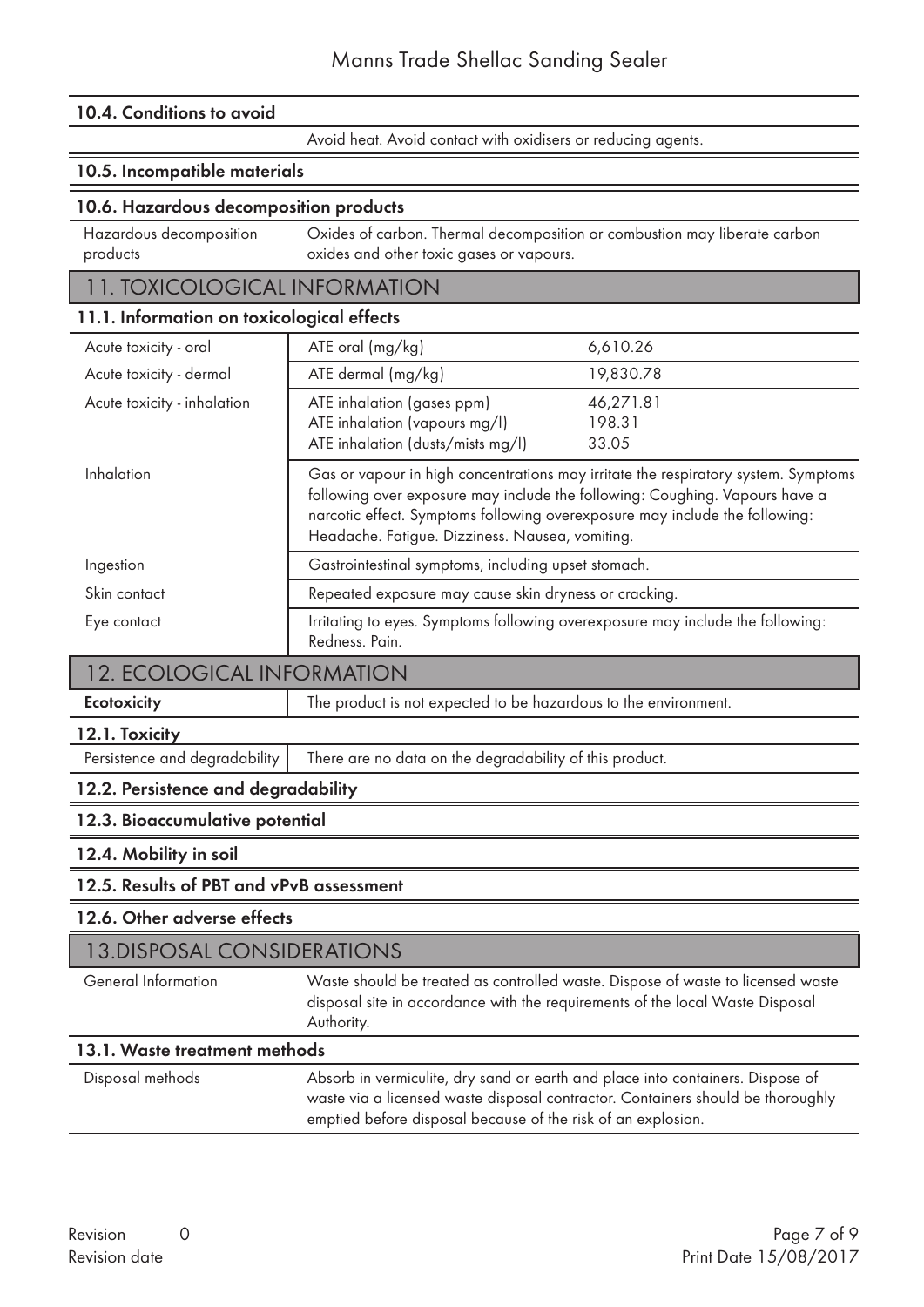# Manns Trade Shellac Sanding Sealer

| 14.1. UN number<br>UN No. (ADR/RID)<br>1263<br>UN No. (IMDG)<br>1263<br>UN No. (ICAO)<br>1263<br>14.2. UN proper shipping name<br>Proper shipping name<br>PAINT OR PAINT RELATED PRODUCTS<br>14.3. Transport hazard class(es)<br>ADR/RID class<br>3<br>ADR/RID label<br>3<br><b>IMDG</b> class<br>3<br>3<br>ICAO class/division<br><b>Transport Labels</b><br>14.4. Packing group<br>ADR/RID packing group<br>$\mathcal{L}^{\text{max}}_{\text{max}}$<br>IMDG packing group<br>$\vert\vert$<br>ICAO packing group<br>$\begin{array}{c} \hline \end{array}$<br>14.5. Environmental hazards<br><b>Environmentally Hazardous</b><br>No.<br>Substance/Marine Pollutant | <b>14. TRANSPORT INFORMATION</b> |  |
|--------------------------------------------------------------------------------------------------------------------------------------------------------------------------------------------------------------------------------------------------------------------------------------------------------------------------------------------------------------------------------------------------------------------------------------------------------------------------------------------------------------------------------------------------------------------------------------------------------------------------------------------------------------------|----------------------------------|--|
|                                                                                                                                                                                                                                                                                                                                                                                                                                                                                                                                                                                                                                                                    |                                  |  |
|                                                                                                                                                                                                                                                                                                                                                                                                                                                                                                                                                                                                                                                                    |                                  |  |
|                                                                                                                                                                                                                                                                                                                                                                                                                                                                                                                                                                                                                                                                    |                                  |  |
|                                                                                                                                                                                                                                                                                                                                                                                                                                                                                                                                                                                                                                                                    |                                  |  |
|                                                                                                                                                                                                                                                                                                                                                                                                                                                                                                                                                                                                                                                                    |                                  |  |
|                                                                                                                                                                                                                                                                                                                                                                                                                                                                                                                                                                                                                                                                    |                                  |  |
|                                                                                                                                                                                                                                                                                                                                                                                                                                                                                                                                                                                                                                                                    |                                  |  |
|                                                                                                                                                                                                                                                                                                                                                                                                                                                                                                                                                                                                                                                                    |                                  |  |
|                                                                                                                                                                                                                                                                                                                                                                                                                                                                                                                                                                                                                                                                    |                                  |  |
|                                                                                                                                                                                                                                                                                                                                                                                                                                                                                                                                                                                                                                                                    |                                  |  |
|                                                                                                                                                                                                                                                                                                                                                                                                                                                                                                                                                                                                                                                                    |                                  |  |
|                                                                                                                                                                                                                                                                                                                                                                                                                                                                                                                                                                                                                                                                    |                                  |  |
|                                                                                                                                                                                                                                                                                                                                                                                                                                                                                                                                                                                                                                                                    |                                  |  |
|                                                                                                                                                                                                                                                                                                                                                                                                                                                                                                                                                                                                                                                                    |                                  |  |
|                                                                                                                                                                                                                                                                                                                                                                                                                                                                                                                                                                                                                                                                    |                                  |  |
|                                                                                                                                                                                                                                                                                                                                                                                                                                                                                                                                                                                                                                                                    |                                  |  |
|                                                                                                                                                                                                                                                                                                                                                                                                                                                                                                                                                                                                                                                                    |                                  |  |
|                                                                                                                                                                                                                                                                                                                                                                                                                                                                                                                                                                                                                                                                    |                                  |  |
| 14.6. Special precautions for user                                                                                                                                                                                                                                                                                                                                                                                                                                                                                                                                                                                                                                 |                                  |  |
| F-E, S-D<br>EmS                                                                                                                                                                                                                                                                                                                                                                                                                                                                                                                                                                                                                                                    |                                  |  |
| <b>Emergency Action Code</b><br>3YE                                                                                                                                                                                                                                                                                                                                                                                                                                                                                                                                                                                                                                |                                  |  |
| <b>Hazard Identification Number</b><br>33<br>(ADR/RID)                                                                                                                                                                                                                                                                                                                                                                                                                                                                                                                                                                                                             |                                  |  |
| (D/E)<br>Tunnel restriction code                                                                                                                                                                                                                                                                                                                                                                                                                                                                                                                                                                                                                                   |                                  |  |

### 14.7. Transport in bulk according to Annex II of MARPOL and the IBC Code